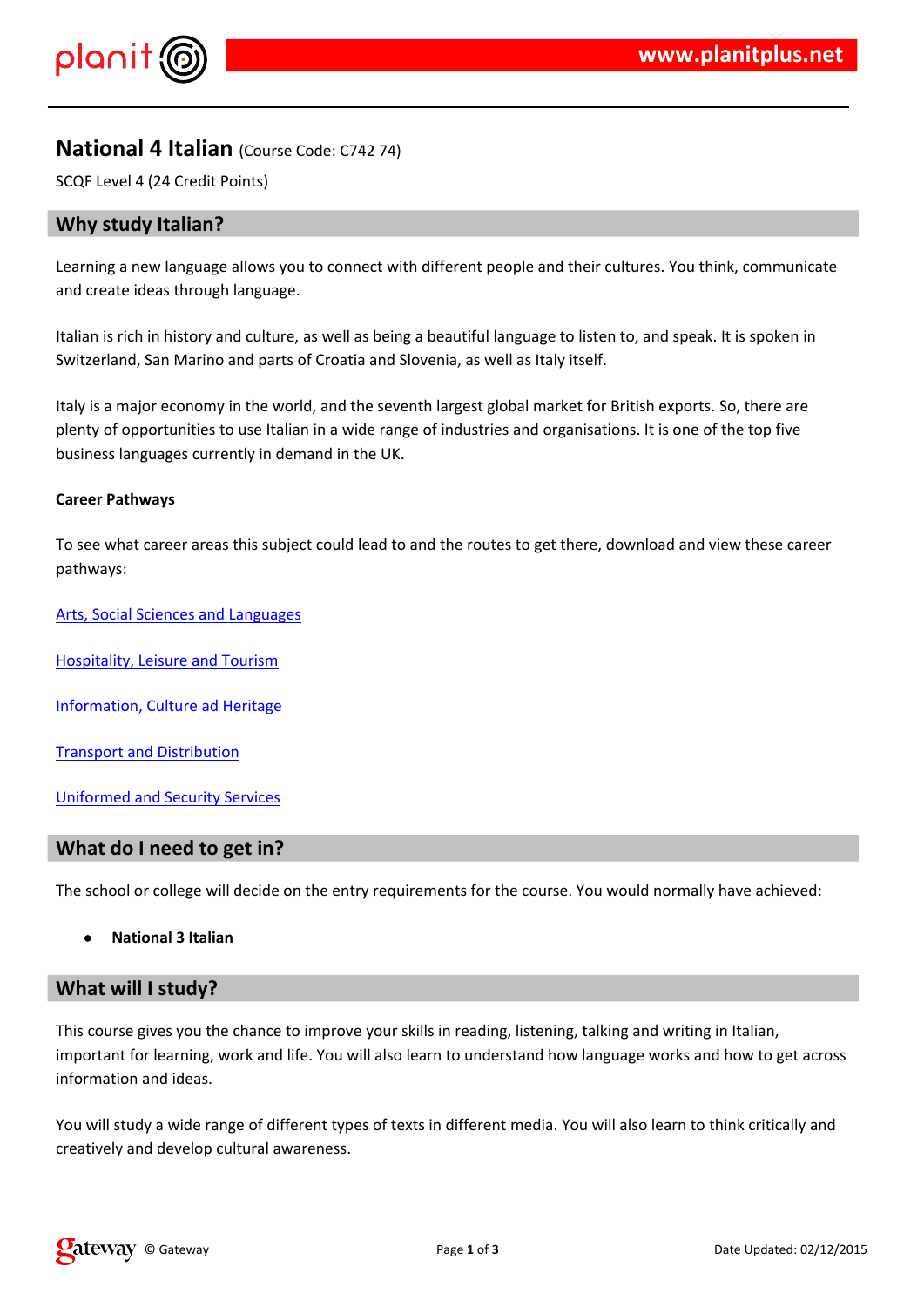

The course has two compulsory units, plus an added value unit that assesses your practical skills.

### **Italian: Understanding Language (9 SCQF credit points)**

In this unit you will:

- develop reading and listening skills in Italian
- develop your knowledge of straightforward Italian in the contexts of society, learning, employability and culture.

#### **Italian: Using Language (9 SCQF credit points)**

In this unit you will:

- develop talking and writing skills in Italian
- develop your knowledge of straightforward Italian in the contexts of society, learning, employability and culture.

#### **Added Value Unit: Italian Assignment (6 SCQF credit points)**

In this unit you will:

- select relevant information from at least two written texts
- give a verbal presentation in Italian, and respond appropriately to questions in Italian.

### **How will I be assessed?**

Your teacher or tutor will assess your work on a regular basis throughout the course. Items of work might include:

- practical work reading, speaking or listening to texts
- written work producing simple texts
- class-based exams.

You must pass both units plus the added value unit to gain the course qualification.

# **Study Materials**

## **What can I go on to next?**

If you complete the course successfully, it may lead to:

### **National 5 Italian**

Further study, training or employment in:

Arts, Social Sciences and Languages